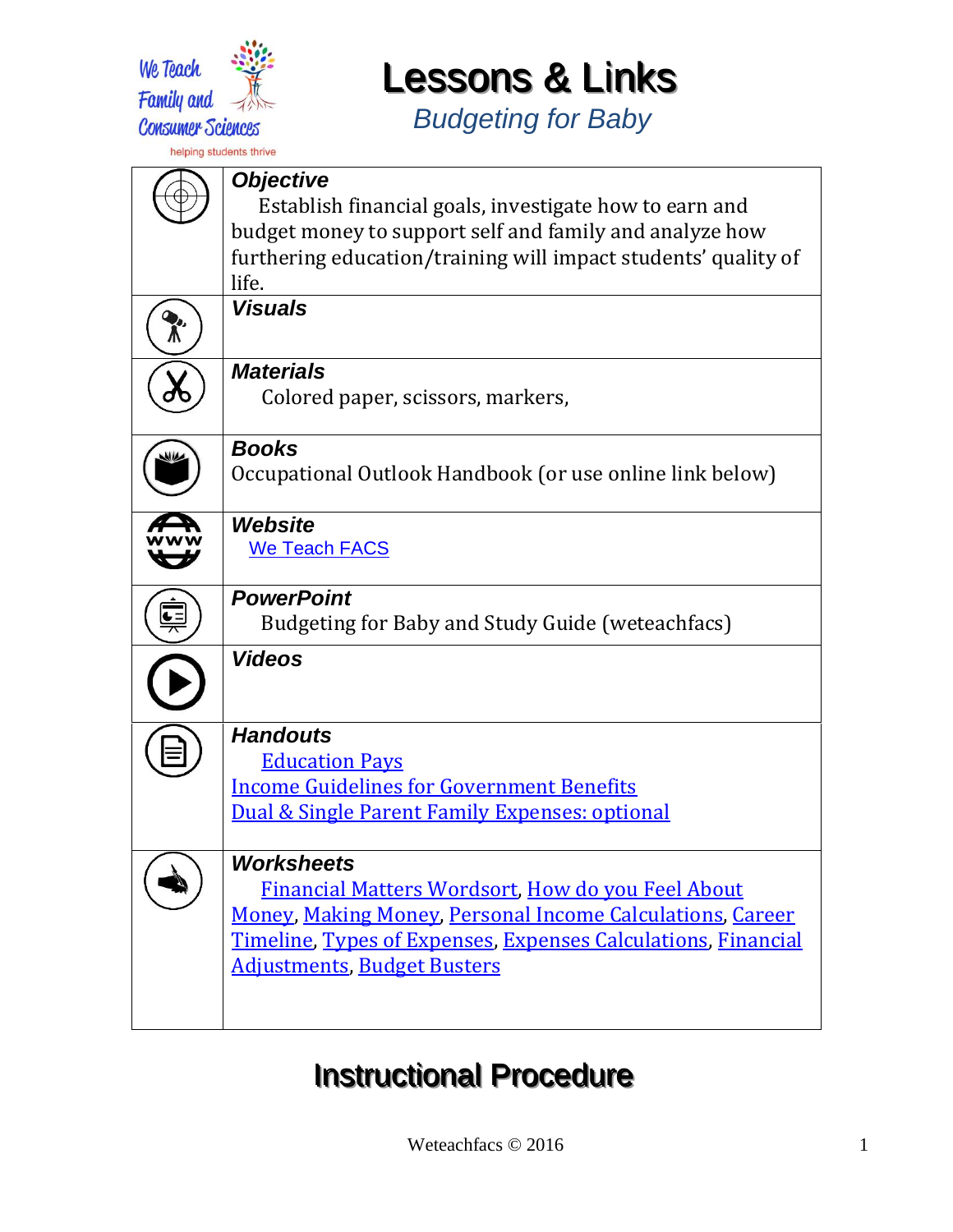

*Budgeting for Baby*

| <b>Activate Prior Knowledge</b><br>To begin the Financial Literacy Unit activate prior knowledge<br>with the handout: Word Sort Financial Matters. Students can work<br>in pairs or alone. Cut apart the words, sort them into groups of<br>their choice. (ideas: banking, budgeting, credit, checking, wages).<br>Then glue groups of words on paper. Label each group. Students<br>share. Discuss unknown terms but don't give the definitions or<br>make corrections to their categories. |
|----------------------------------------------------------------------------------------------------------------------------------------------------------------------------------------------------------------------------------------------------------------------------------------------------------------------------------------------------------------------------------------------------------------------------------------------------------------------------------------------|
| <b>Discussion</b><br>Complete the worksheet How Do You feel About Money?<br>Discuss partner's responses.<br>PQ's<br>How would you describe your spending patterns?<br>Are there any spending habits that you would like to<br>change?                                                                                                                                                                                                                                                        |
| Lesson                                                                                                                                                                                                                                                                                                                                                                                                                                                                                       |
| <b>Making Money</b><br>Students will brainstorm options they currently have to make<br>money. How will these choices change as the students'<br>graduation from high school or go to post-secondary?<br>Share the handout <b>Education Pays</b> . Besides the earnings and<br>unemployment rates, brainstorm other advantages and<br>disadvantages of going to college vs. having a high school diploma.                                                                                     |
| <b>Personal Income Calculations</b><br>This activity will calculate the possible income of students<br>working a job with a high school diploma. Students will follow<br>each step on worksheet and must be realistic. They will compare<br>the income with their potential salary after college. They can also<br>consider when they would be starting a family. Discuss and share<br>results.                                                                                              |
| Note: Number 14 will require access to <b>income guidelines for</b>                                                                                                                                                                                                                                                                                                                                                                                                                          |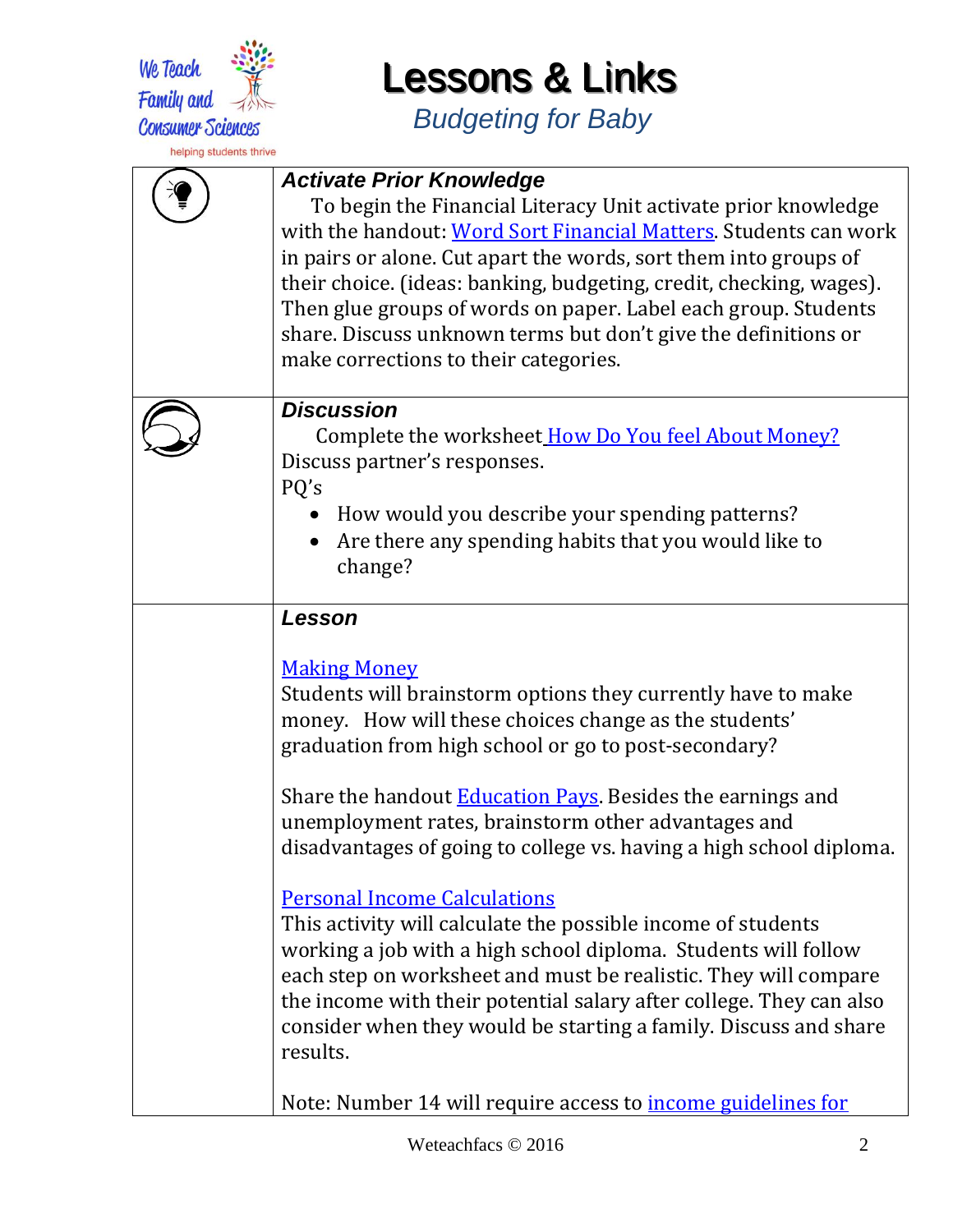

*Budgeting for Baby*

[government benefits](https://drive.google.com/file/d/0B7E2D6ektrSHcDJ1UXpwaEE0NDQ/view?usp=sharing) such as Food Assistance, Healthy Start and subsidized housing. Benefits are provided through each State's Job & Family Services. Students will have strong reactions to the implications of this activity but the reality may be that they would qualify. Also, be sensitive to students whose families are receiving benefits…

Optional: Create a [Time Line](https://drive.google.com/file/d/0B7E2D6ektrSHZTk5ZjY2NGMtOWQxYy00MTljLThhMDQtZjhkM2NiYzkwYzc2/view?usp=sharing) to visualize how to reach that career goal. What will it take for students to reach their career goals? Ask students to break it down into logical steps.

Optional: handout [Dual and Single Parent Family Expenses.](https://drive.google.com/file/d/0B7E2D6ektrSHNlVXNEtWaFZwZGM/view?usp=sharing) Ask students to look at the information and find the differences between dual and single parents. Why is the single parent cost for each category of expenses less than the dual parents? Why do people seem to spend more when they make more?

#### [Types of Expenses](https://drive.google.com/file/d/0B7E2D6ektrSHT1JKT2dSV2loMTg/view?usp=sharing)

Distinguish between needs and wants. Discuss the differences between needs/wants and Fixed/flexible expenses. Why did you classify particular items as wants or needs? When might your answer be different? Why?

#### [Expenses Calculations](https://drive.google.com/file/d/0B7E2D6ektrSHWHZXY2tjdzFjakk/view?usp=sharing)

Students will calculate the taxes withdrawn from gross pay and the percentages used for living expenses based on the job they chose on the previous Personal Income handout. (In my pregnant and parenting class I give the students \$200 child support ). When students check their work at the bottom on Part II the answer will be off by 1 to 5 pennies because of the percentages being rounded up or down.

Discuss the results. Do the students think this budget is realistic? Why or why not. Discuss what the calculations would be if students used the salary listed on the Personal Income Calculations worksheet after they finish college or training.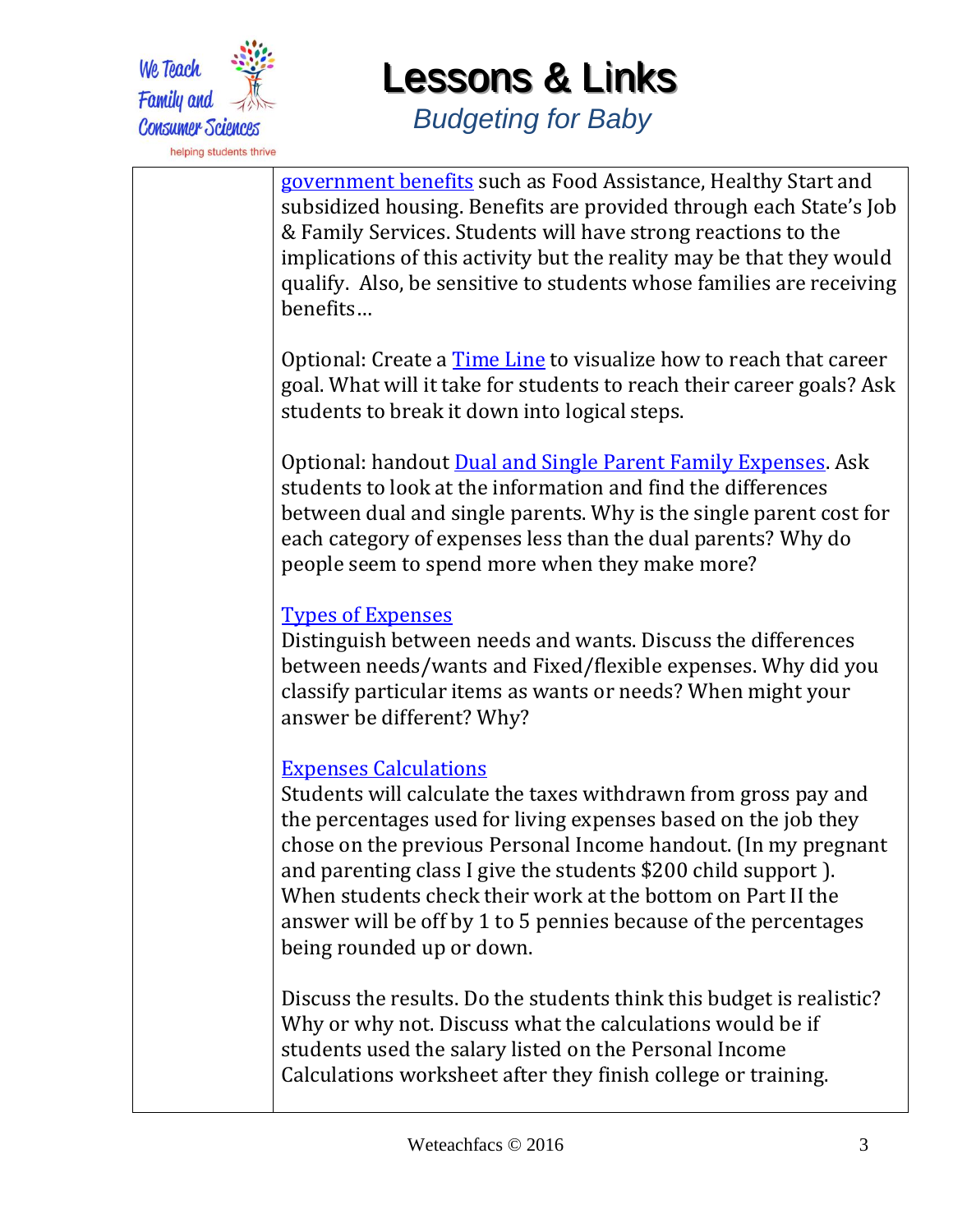

*Budgeting for Baby*

Remind the students that 100% of their take home pay has been spent and nothing is left over for miscellaneous expenses. . How do they feel about that? Ask students to look at the expenses and think of additional items they want or need when living on their own. (phone, laundry, grooming, pets) Discuss how they will get the money for those items.

#### [Financial Adjustments](https://drive.google.com/file/d/0B7E2D6ektrSHY2FNTkFhQjY1MXc/view?usp=sharing)

Part I - Students will follow directions by circling the expenses they would like to include in their budget and estimate the approximate amount each item will cost per month.

Part II - in the first column students will transfer and fill in the figures from the Budget Calculations on previous worksheet. Then they will look at each expense and decide how much they are willing to reduce in order to gain money to spend on miscellaneous items. Example, Rent if is \$425.00 it could be \$400.00 and you save \$25.00. They must be realistic in the amount they are reducing. They cannot eliminate any of the expenses in Part II.

When they add the Total Saved column the amount should be equal to or greater than the Miscellaneous Total. If it is not then they will go back and make adjustments.

#### [Budget Busters](https://drive.google.com/file/d/0B7E2D6ektrSHQkJmbTROQl9GdEE/view?usp=sharing)

Discuss the concept of "Budget Busters" as events that affects the family budget. Ask if they or their families have experienced a budget buster recently. Some budget busters are caused by a crisis within the family, such as a job loss, death or divorce.

On the worksheet, students will list six expenses on the lines and a budget buster in the circles. Example: the Car Care expense will increase the insurance or create a deductible payment because of a fender bender.

Discuss whether the following methods are healthy or unhealthy